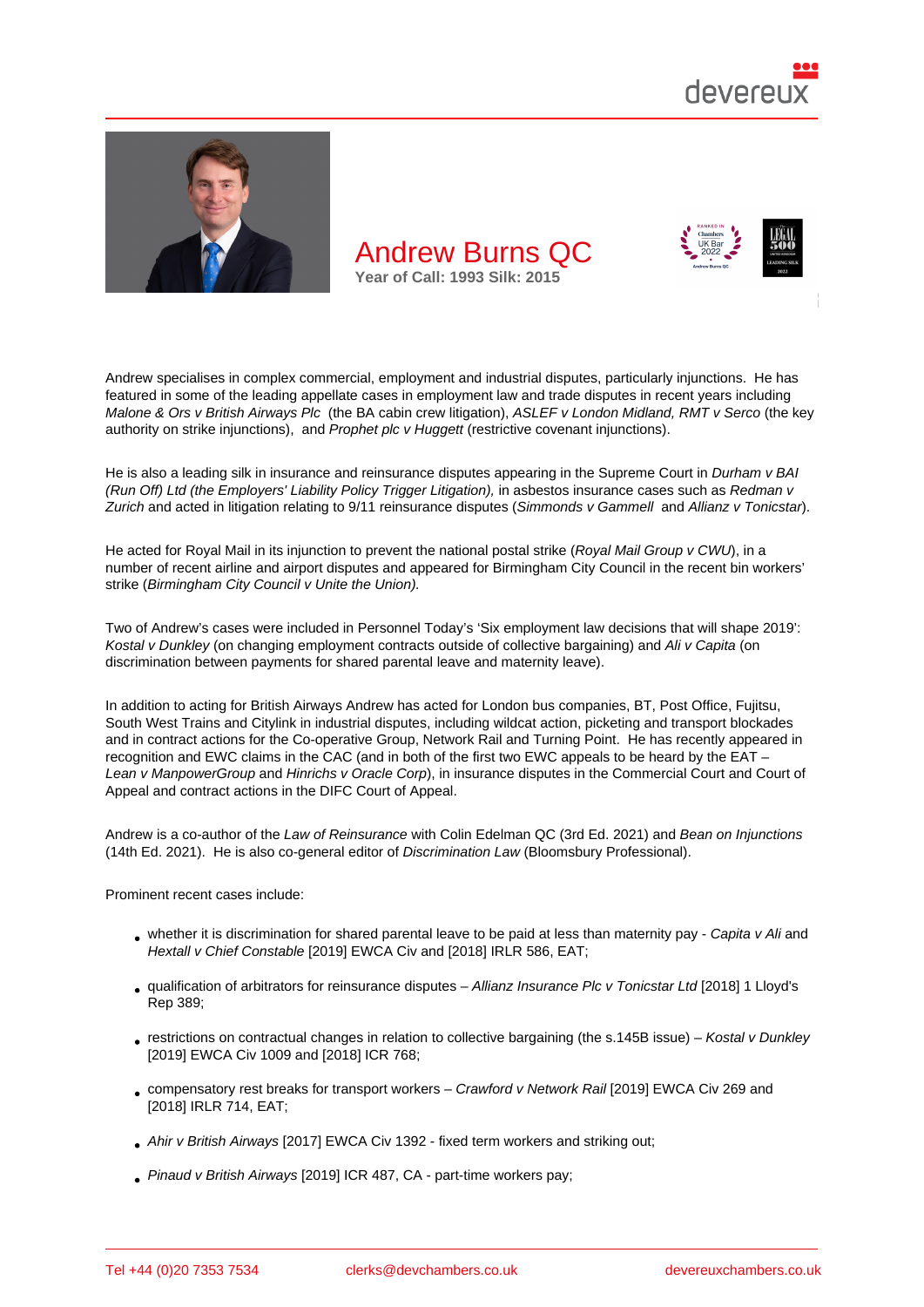- a committal for contempt of court arising from breach of undertakings in a confidentiality and restrictive covenant injunction – Plant Health Care v Holohan [2017] EWHC 1119 (QB);
- Redman v Zurich Insurance [2017] EWHC 1919 (QB) on the effect of the Third Parties (Rights Against Insurers) Act 2010;
- a reinsurance aggregation dispute relating to losses arising from one event- Simmonds v Gammell [2016] [EWHC 2515 \(Comm\);](http://bit.ly/2TDw0gx)
- high profile executive whistleblowing claims Walker v Co-operative Group, Harmeston v The Co-operative Group, Wilkinson v Bournemouth BC, Benn[ett v Ladbrokes, P v X B](http://www.devereuxchambers.co.uk/resources/news/view/9-11-reinsurance-aggregation-when-do-losses-arise-from-one-event)ank [\(2018\);](http://www.devereuxchambers.co.uk/resources/news/view/9-11-reinsurance-aggregation-when-do-losses-arise-from-one-event)
- insurance and reinsurance issues arising out [of complex underlying injury cl](https://www.theguardian.com/business/2018/nov/16/former-co-op-exec-wins-her-equal-pay-and-unfair-dismissal-claims)aims.

### Recommendations

Advises clients on a broad range of employment law matters, with a focus on industrial disputes and notable experience of whistle-blowing and discrimination issues. He often acts for major private sector employers. "He is super smart, he is utterly charming, he is persuasive and the clients love having him in their corner." "He is easy to work with, he is responsive, he knows the field inside out and he can read the court very well." "He is an expert in trade union issues and he makes complex things understandable to clients." - Employment, Chambers UK Bar 2022.

A respected commercial silk who maintains an insurance and reinsurance practice that includes a strong focus on litigation arising out of employer liability and professional negligence. He also has experience in D&O cases, coverage disputes and insurance claims related to personal injury. "Andrew is very knowledgeable and very detailed." "He is a class act." - Insurance, Chambers UK Bar 2022.

"Highly intelligent, very sharp but also client friendly and commercial. Gains the confidence of clients quickly. Also responsive, and turns work around quickly when required." - Employment, Legal 500 2022.

"Highly intelligent, client friendly, commercial and responsive." - Insurance and Reinsurance, Legal 500 2022

"He is go-to for industrial relations issues; he is very client-friendly and forensic in his analysis." He often acts for major private sector employers. "He is pragmatic, technically excellent and easy to work with." Employment, Chambers UK Bar 2021.

"He is a very calm, sensible and systematic advocate. He doesn't get lost in things and presents very clearly and effectively." He also has experience in D&O cases, coverage disputes and insurance claims related to personal injury. "He's great on his feet and gets the ear of the court." - Insurance, Chambers UK Bar 2021.

"Very client focused and highly commercial." - Insurance and Reinsurance, Legal 500 2021

"Very pleasant to deal with, responsive and a go-to person for industrial relations work." - Employment, Legal 500 2021

"Combines huge intellect with a commercial and strategic approach." - Employment, Legal 500 2020

"He is a very talented advocate." - Insurance and Reinsurance, Legal 500 2020

"Exceptional counsel: very, very smart, a terrific advocate and a great all-rounder." "A very bright, pragmatic and able lawyer with great attention to detail." - Employment, Chambers UK Bar 2020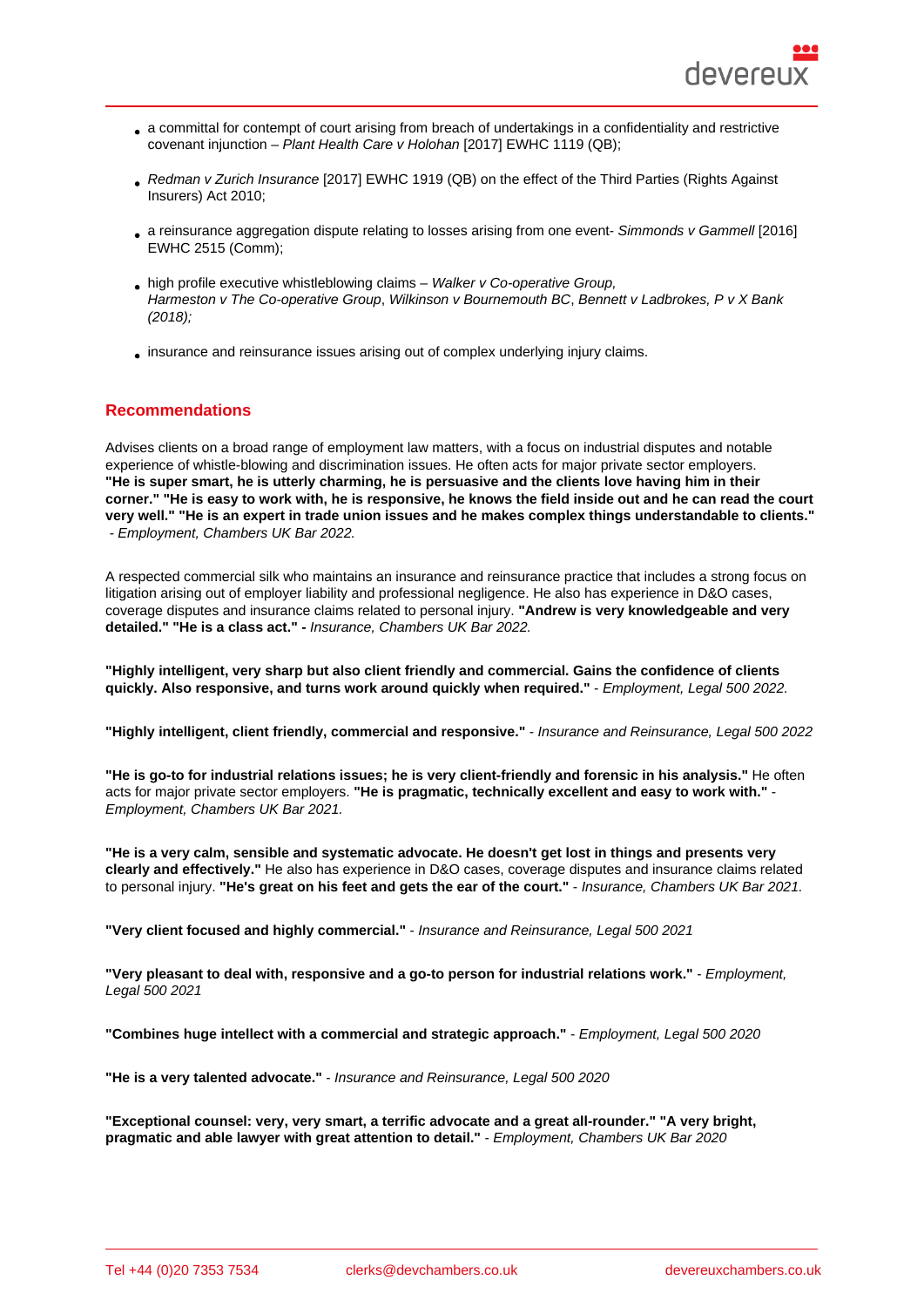"A very formidable opponent." "A strong advocate." - Insurance, Chambers UK Bar 2020

"First class; he is cogent, succinct and has real presence in court." - Insurance and Reinsurance, Legal 500 2019

"He commands respect and is a firm advocate when on his feet." - Employment, Legal 500 2019

"Bright, commercial and good with clients." "Energetic, knowledgeable, and a good advocate." Insurance, Chambers UK Bar 2019

"Very bright, pragmatic and able. He has great attention to detail and inspires confidence." "Good with clients and approachable... He is able to cut through complex cases to distil the key issues." Employment, Chambers UK Bar 2019

'He has experience in DIFC employment law matters.' - Commercial, Legal 500 United Arab Emirates (English Bar) 2019

Past Editions of Legal 500, Chambers UK, Who's Who Legal and Legal Experts:

"A very bright, pragmatic and able lawyer with great attention to detail, inspiring confidence and very good client-handling skills." "He is the complete package. Clever, articulate, a great drafter and a devastating cross-examiner." - Employment, Chambers UK 2018

"Very hands-on, very good with clients and someone who understands the perspective that insurers have. He is very astute in ensuring the advice he provides is pitched in the way clients need it to be provided, and he has a very deft touch in cross-examination." - Insurance, Chambers UK 2018

"He is very committed and proactive". "He is knowledgeable, clever and a good advocate." "He's easy to work with and a safe pair of hands."

"He is very bright, has got great attention to detail and has a good manner in tribunal and crossexaminations. " "He is very good, but he is particularly good on strike injunctions and industrial action

"His expertise and knowledge in this practice area are second to none"

"He provides unfussy, concise advice and always gives a firm opinion in a no-nonsense manner. He is an absolute pleasure to deal with, as he does not stand on ceremony and is highly personable."

"He is always quick to get to the central commercial issues; he marshals the arguments well - An incredible eye for detail"

"He's very clever and at the same time great with clients. He's the go-to person for industrial relations advice. Thorough but always prepared to consider a different point of view."

"A measured and intelligent advocate. Possesses the ability to cut away the smoke and mirrors... in a precise and methodical fashion."

### Commercial Litigation and Disputes

Andrew appeared in the Court of Appeal in Allianz Insurance Plc v Tonicstar Ltd [2018] EWCA Civ 434 concerning the qualification of arbitrators for reinsurance disputes. Andrew has wide experience in commercial litigation in the High Court and County Court as well as internationally - principally in the DIFC Courts - and arbitration. His main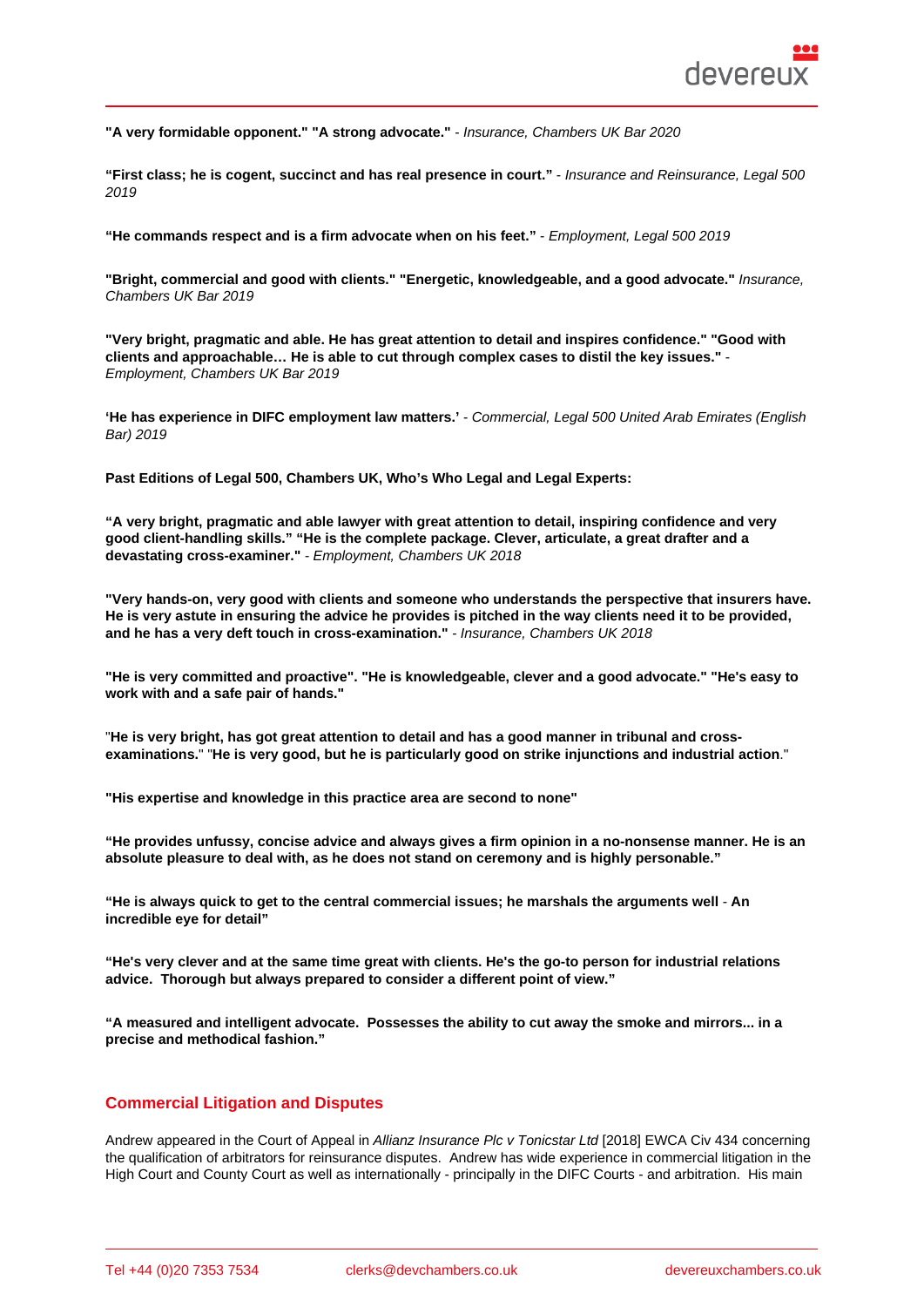expertise arises out of insurance and insurance related litigation, but he has also advised in telecommunications and energy claims, as well as business disputes and commercial contract claims. He is advising on the construction of a substantial financial agency agreement and on the insurance and reinsurance issues arising from major injury claims under a PL policy.

He advised about claims under the Riot (Damages) Act 1886 in respect of the 2011 riots in London and other cities, drawing on his involvement in the Court of Appeal in Bedfordshire Police Authority v Constable (Syndicate 386) [2009] Lloyd's Rep IR 607. He was invited to talk to senior claims managers on the topic at the Post Claims Club quarterly meeting.

Andrew acted for the successful reinsured in the recent appeal against an arbitration award concerning an aggregation dispute relating to losses arising from 9/11 dust inhalation claims - Simmonds v Gammell [2016] 2 Lloyd's Rep. 631. He is acting for a leading insurer in reinsurance claims arising from major injury claims. He acted in one of the lead cases in the Supreme Court in Employers' Liability Policy Trigger Litigation [2012] 1 WLR 867. The test cases were about the coverage of Employers' Liability insurance policies in respect of damages for mesothelioma victims. Andrew acted for the insured in a property insurance cl[aim - Aviva Insurance v](http://www.devereuxchambers.co.uk/resources/news/view/9-11-reinsurance-aggregation-when-do-losses-arise-from-one-event) Brown [2012] Lloyd's Rep IR 211. Eder J examined fraudulent means or devices and the definition of dishonesty in this insurance fraud trial.

Andrew appeared with Colin Edelman QC for Zurich in Horwood v Argos & Ors [2010] Lloyd's Rep IR 453, the insurance coverage dispute arising out of the 'Toxic Sofas' group litigation order. He advised a large organisation on coverage of excess layer insurance policy in relation to a multi-million pound liability for accidental damage arising out of its business.

In addition to general commercial litigation in the High Court and County Court, Andrew has experience of ADR, mediation in particular, in a wide range of commercial disputes. He has acted for a range of insurers and for many commercial city solicitors. He specialises in contractual construction particularly of commercial documents, but advises on a wide range of national and international disputes, often arising out of the insurance sector or in connection with professional negligence.

### Insurance & Reinsurance

Andrew acts for a range of insurers in coverage disputes and policy interpretation points. His insurance practice is strong and he acts for well-known city insurance firms. He is an editor of The Law of Reinsurance with Colin Edelman QC. Andrew represented successful insureds and their families in the Supreme Court in Employers' Liability Policy Trigger Litigation [2012] 1 WLR 867, [2012] ICR 574, [2012] Lloyd's Rep. IR 371 about the coverage of Employers' Liability insurance policies in respect of damages for mesothelioma victims. He appeared in Redman v Zurich Insurance Plc [2018] 1 WLR 280 concerning long-tail claims under the Third Party (Rights against Insurers) Act 2010.

Andrew also acted for the insured in an insurance fraud case which has been the subject of much comment - A[viva Insurance v Brown \[2012\] Llo](http://bit.ly/2TDw0gx)yd's Rep IR 211. He is advising on the insurance and reinsurance issues arising from major injury claims under a PL policy.

Andrew acted for the successful reinsured in the appeal against an arbitration award concerning an aggregation dispute relating to losses arising from 9/11 dust inhalation claims - Simmonds v Gammell [2016] 2 Lloyd's Rep. 631. He is acting for a leading insurer in reinsurance claims arising from major injury claims. Andrew appeared in the Court of Appeal in Allianz Insurance Plc v Tonicstar Ltd [2018] EWCA Civ 434 concerning the qualification of arbitrators for reinsurance disputes.

In Horwood v Argos & Ors [2010] Lloyd's Rep IR 453, Andrew acted for Zurich in the insurance coverage dispute arising out of the 'Toxic Sofas' group litigation order. He has acted for a UK insurer in a brokers' D&O claim and for a leading US professional indemnity insurer on a coverage claim in the Commercial Court. He advised a large organisation on coverage of excess layer insurance policy in relation to a multi-million pound liability for accidental damage arising out of its business.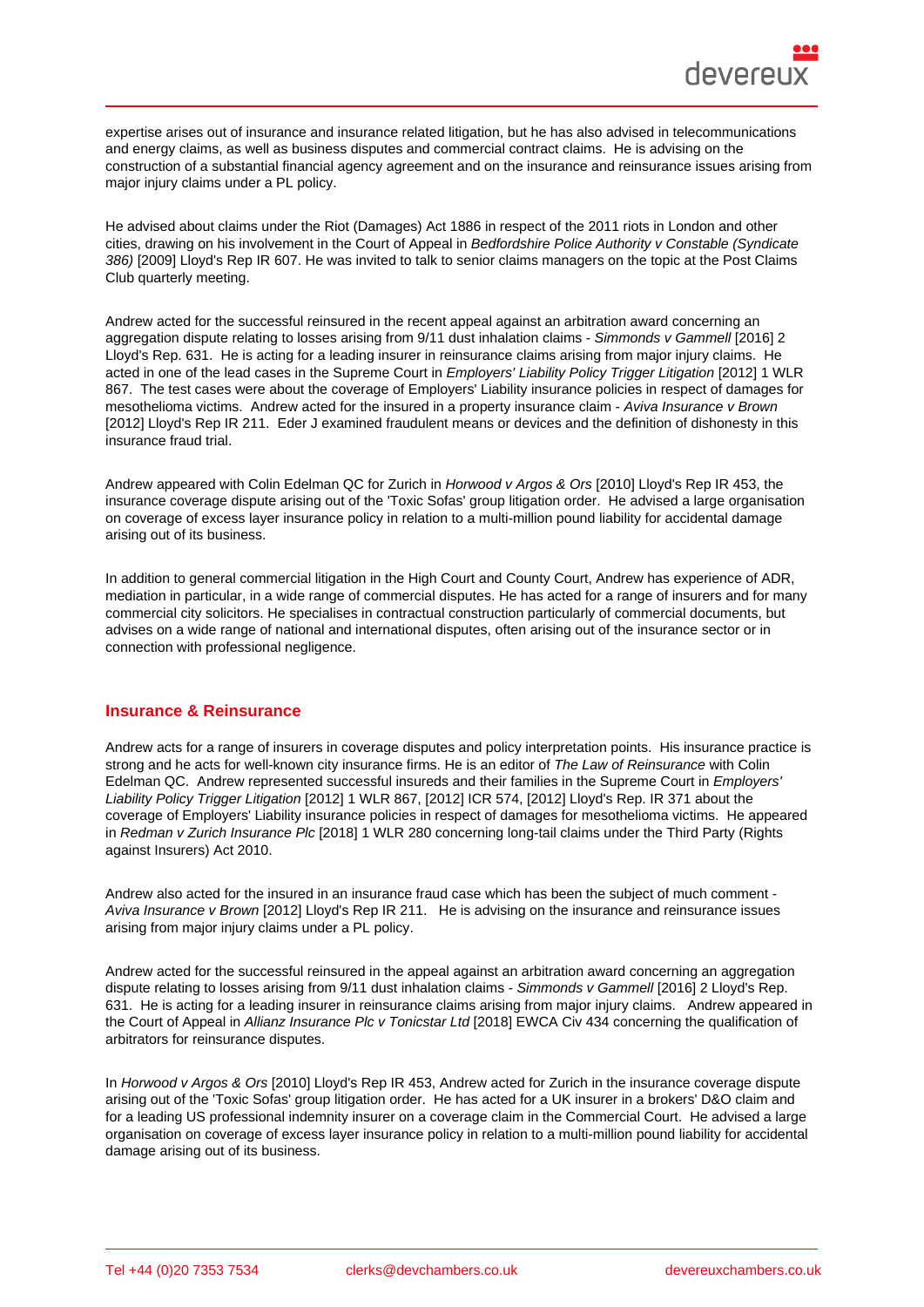Andrew appeared in MJ Harrington v Axa Oyak Sigorta [2007] Lloyd's Rep. IR 60 and in Tektrol v. International Ins Co of Hanover [2005] 2 Lloyds Rep 701, CA an appeal on the construction of exclusion clauses in property insurance policies. He also appeared in Countrywide v. Marshall [2003] Lloyd's Rep IR 195 on aggregation in insurance claims and in Jacobs v. Coster [2000] Lloyd's Rep IR 506, CA an authority on late notification.

Andrew has experience in advising insurers and claimants about claims under the Riot (Damages) Act 1886 in respect of the 2011 riots in London and other cities, as he was in Bedfordshire Police Authority v Constable (Syndicate 386) [2009] Lloyd's Rep IR 607. He talked to senior claims managers on the topic at the Post Claims Club quarterly meeting.

# **Employment**

Andrew has recently appeared in some of the highest profile cases - for the Co-op in Harmeston v Co-operative Group, in Wilkinson: a finance director whistleblowing claim, for British Airways in the cabin crew litigation, for the train operators in the leading Court of Appeal authority on strike ballot requirements - RMT v Serco, and for BT in preventing its first national strike in 25 years. He appeared in Allen v TRW Systems [2013] IRLR 699 on incorporation of a redundancy payment policy into contracts of employment in the Court of Appeal.

He is one of the 'go-to' barristers for Industrial Action litigation with cases for the London Bus companies and South West Trains over the pre-Olympic strikes, and he has advised on the threatened NHS and tanker driver strikes. Andrew has recently been involved in secondary action and unlawful picketing disputes, including preventing national strike action by the RMT at Citylink. This complements his busy injunction practice in relation to restrictive covenants and confidentiality claims, together with work on freezing injunctions and search orders.

Andrew acts and advises on team moves and post-termination restrictions, including for a leading engineering firm in the north-west and a major financial adviser. He succeeded in the Court of Appeal in Prophet plc v Huggett [2014] EWCA Civ 1013; [2014] IRLR 618 on the construction of restrictive covenants. Andrew is a co-author with Lord Justice Bean of Bean on Injunctions now in its 12th edition - one of the leading texts on the subject.

Andrew has continued to be busy for British Airways including appearing in the group race discrimination (Russo v British Airways [2012] EqLR 987) and pay claims (Usher v BA) brought by various groups of cabin crew, as well as acting in trade union detriment claims and in the claims arising from the takeover of BMI. He has also acted for other airlines and ground handling companies including collective TUPE and redundancy actions arising from Gatwick, Liverpool and Glasgow airports in claims brought by group claimants or unions.

He is instructed by a wide range of the best employment firms in London and nationally as well as having a substantial commercial practice. Andrew has long been a recognised expert on disability discrimination having appeared in the seminal case on the DDA 1995: Jones v Post Office. Over the last year, he has acted in TUPE consultation multiples, difficult multi-day discrimination cases for the NHS, banks and for city solicitors. He also acts for claimants - and on behalf of a solicitor claimant against a 'magic circle' firm and in the widely reported Sitz v Oppenheimer claim - for the successful female trader against a merchant bank. He has been recommended by both Chambers UK and Legal 500 as a top employment barrister for many years.

Other reported Employment Cases include:

- Shevlin v Lord Sainsbury of Turville & others [2015] EAT 0278/14 unfair dismissal reasonableness of dismissal
- Agbakoko v Allied Bakeries [2015] EAT 0340/14 disability discrimination
- [McDuff v KBH Kaanuun Ltd CA-003-2014 \(D](http://bit.ly/3aFqjnZ)IFC) An appeal concerning the meaning of the reasonable employer test in Article 60 (4) of DIFC Employment Law 2005 (now Art 59A).
- [Allen v TRW Systems \[2013](http://bit.ly/3cLHYfo)] IRLR 699 enhanced redundancy payments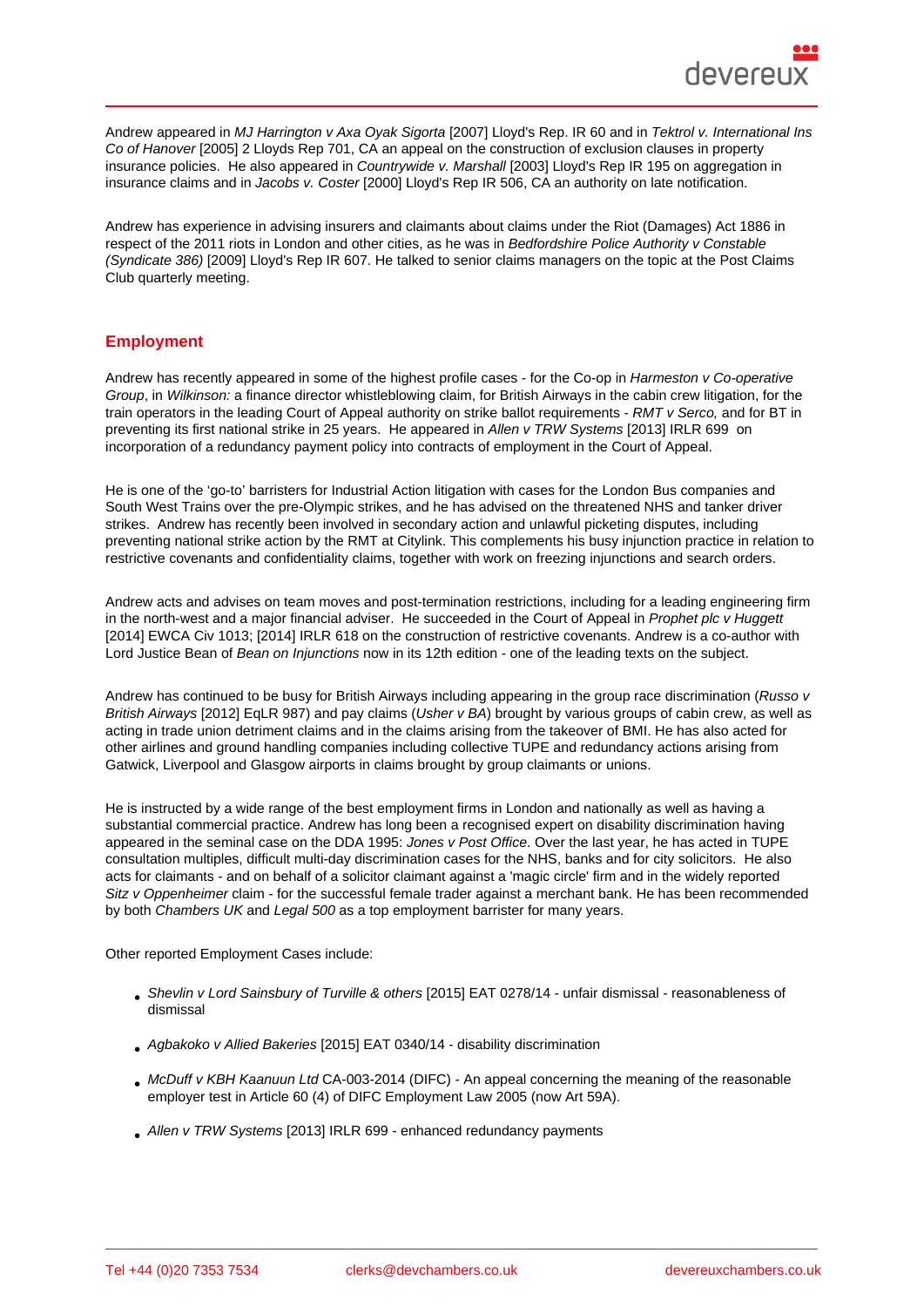- Russo v British Airways [2012] Eq LR 987 indirect race discrimination
- ASLEF v London Midland and RMT v Serco Ltd [2011] ICR 848 strike ballots
- Malone & Ors v British Airways Plc [2011] ICR 125 incorporation of collective agreements
- [EDF Energy Powerlink v RMT](http://bit.ly/336cJqX) [2010] IRLR 114 strike ballot requirements
- [GMB v Amicus & Others \[2003\] ICR](http://bit.ly/2TC2B6o) 1396 collective consultation
- [Wolstenholme v Post Office \[2](http://bit.ly/2Q1hQDN)003] ICR 546 definition of worker
- [Bennett v L. B. of Southw](http://bit.ly/2Q0VjXq)ark [2002] ICR 881, IRLR 407, CA tribunal bias test
- [Ekpe v Metropolitan Police C](http://bit.ly/2vTT3dS)ommissioner [2001] IRLR 605, EAT definition of disability
- [Jones v Post Office \[2001\] IR](http://bit.ly/2xiNoyf)LR 384,CA disability justification
- [Robinson v Post Office \[2000\] IRLR 804, E](http://bit.ly/38EAVSL)AT DDA discrimination time limits
- [Post Office v Howel](http://bit.ly/39QaevP)l [2000] IRLR 224, EAT Jurisdiction of tribunal chairmen sitting alone
- [Wood v William Ball Ltd](http://bit.ly/38zeqOU) [1999] IRLR 773 EAT Equal value procedure
- [Sheehan v Post Offic](http://bit.ly/3aCFAps)e Counters Ltd [1999] ICR 734, EAT Definition of employee in the DDA.
- [Lancashire CC v Mason](http://bit.ly/2ICdleM) [1998] ICR 907, EAT Application of DDA to schools
- [Carter v Reiner Moritz Associates Lt](http://bit.ly/2TRPRYi)d [1997] ICR 881, EAT Effect of settlement agreements

#### Indus[trial Relations](http://bit.ly/3cIf3ZX)

Andrew has developed a prominent practice in industrial action and trade dispute litigation, appearing in some of the leading cases of the last few years and advising parties to some of the highest profile trade disputes in the UK. He has recently acted for Royal Mail in stopping the 2017 national postal strike by injunction before Supperstone J (Royal Mail Group v CWU). He has experience in industrial action disputes, pay disputes following strikes and legal action to combat alternative 'leverage' action. He has also advised a leading union about industrial action strategy.

Andrew advise[d a range of public sector e](http://bit.ly/3cOtOtW)mployers about the 2011 day of strike action. He took part in the 2011 Laurence Stracey Debate at the V&A museum on Britain's strike laws. He is also acting for some large employers in relation to a series of collective consultation claims. He acted for BT in legal moves in response to a threatened 2010 national strike. The threat of industrial action was withdrawn on the day of the ballot result. In 2012 he acted for transport companies in legal actions against strikes called in support of an 'Olympic bonus' for transport workers, for a large utilities company facing industrial action, for two leading logistics and delivery companies facing protest and strike action, for a chain of education academies, an airport ground handling company and a major high street name.

Andrew appeared for the employers in ASLEF v London Midland and RMT v Serco Ltd [2011] ICR 848, one of the leading cases on industrial action law. The Court of Appeal discharged the injunctions preventing strike action and held that the minor breaches of ballot notice provisions should not stop industrial action. Elias LJ took the opportunity to review and restate the law on inaccurate ballot notices. The result of the case was reported by BBC News, the Financial Times, the London Evening Standard, the Press Association and the Daily Express.

Andrew has been counsel for British Airways in various claims arising from the high profile contractual dispute over changes to crewing levels on the airline: Malone & Ors v British Airways Plc [2011] ICR 125. BA succeeded in the interim injunction hearing in 2009, at the speedy trial in February 2010 and in the Court of Appeal. The outcome of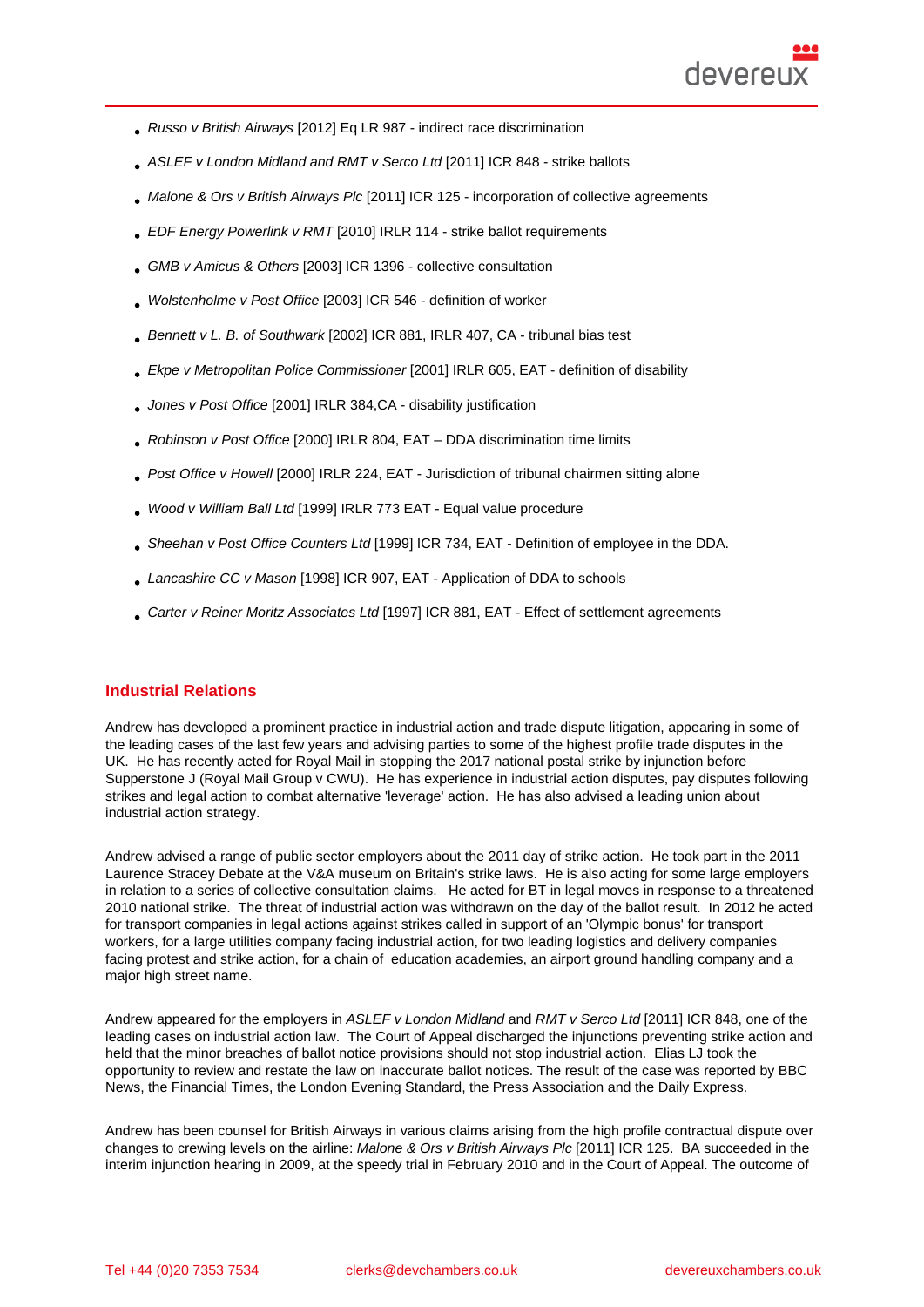the case was reported widely including in The Lawyer, The Independent, the Wall Street Journal, BBC News, the Press Association, Bloomberg and Reuters.

Andrew appeared in EDF Energy Powerlink v RMT [2010] IRLR 114 getting an injunction from Blake J against a threatened strike on the London Underground on the basis that the RMT union had failed to give proper categories in its ballot notice.

Andrew acted for the employers in successfully defending interim relief claims by a senior union official of a rail union and an official of UNITE in S v N and J v F. Andrew has frequently appeared in the Central Arbitration Committee including Unite v ManpowerGroup EWC/15/2017 and Morgan & King v Safran Group EWC/8/2013 under the TICE Regulations and advised a major retailer about a CAC claim.

### Dubai International Financial Centre (DIFC)

Andrew Burns QC has been an advocate of the DIFC Courts since 2010 when he acted on an application for immediate judgment under Part 24 of the DIFC Court Rules. He appeared for the successful claimant in McDuff v KBH Kaanuun Ltd CA-003-2014 in 2014. This leading Court of Appeal authority interpreted the important 'reasonable employer' test in Article 60 (4) of DIFC Employment Law 2005 (now Art 59A).

He also appeared in the DIFC Court of Appeal and, at first instance, in Wheatley v Simmons & Company [International DIFC CA-001-2013](http://www.devereuxchambers.co.uk/resources/news/view/dubai-court-of-appeal-decides-the-scope-of-summary-dismissal-in-the-difc); an appeal concerning contractual construction, particularly of minimum guaranteed bonus provisions. He has acted and advised in contractual claims involving banks and other financial institutions and has lectured in the DIFC on confidential information and restrictive covenants.

# Restrictive Covenants & Injunctions

Andrew is an co-author of Bean on Injunctions - one of the leading books in this field.

As well as appearing for British Airways in the injunction claim up to and including the Court of Appeal in Malone & Ors v British Airways Plc [2011] ICR 125, Andrew has acted for a variety of leading employers in relation to restrictive covenant disputes including team moves. He appeared in World Fuel Services v Aegean Marine Petroleum in which Blair J granted a springboard injunction against a marine fuel company based on a breach of confidence.

He succeeded in overturning the controversial Chancery Division decision in Prophet plc y Huggett [2014] EWCA Civ 1013. The Court of Appeal held that a strict interpretation should be given to the construction of restrictive covenants in an expedited injunction claim.

Andrew acted for the employer in a recent committal for contempt of court arising from breach of undertakings in a confidentiality and restrictive covenant injunction – Plant Health Care v Holohan (2017, QBD, Jay J).

Andrew continues to be busy with a number of substantial restrictive covenant injunctions in the High Court, acting both for major businesses and for individuals. He acted for leading patent attorneys in a confidentiality injunction claim and for an international engineering company restraining activity outside the UK, as a well as a mortgage broker moving to a new employer. He has acted in obtaining and resisting High Court freezing injunctions involving disputes over security for costs, fortification and non-disclosure issues as well as a number of confidentiality injunctions.

He speaks regularly at seminars and conferences and writes for legal publications on the topic of employment and commercial injunctions, including Lexis Nexis Webinars and for the New Law Journal.

# **Equality**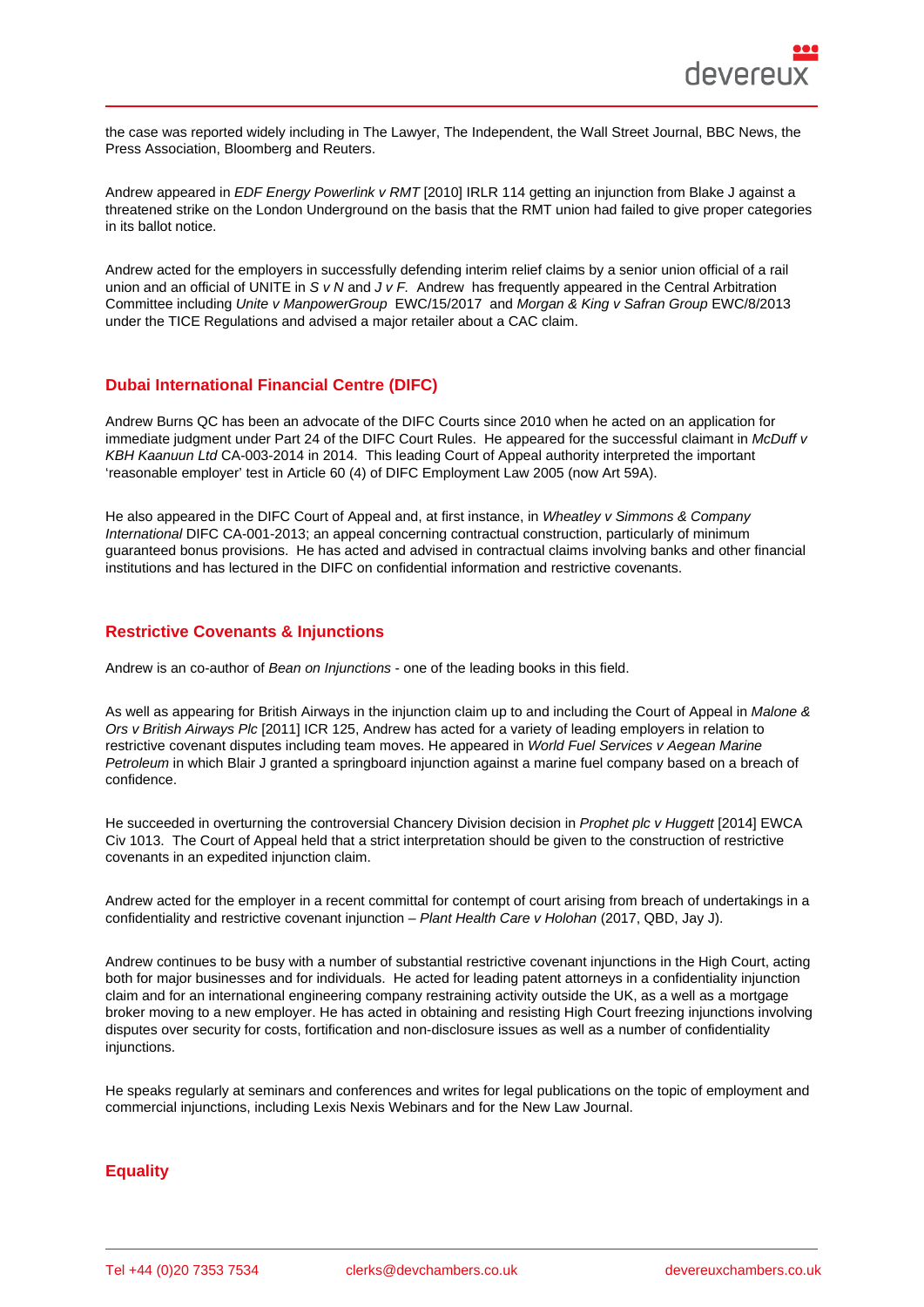Andrew has a high profile equality practice and frequently writes and lectures on equality issues. Andrew has long been recognised as a leading expert in discrimination and was in some of the leading cases on the DDA 1995 including Jones v Post Office in the Court of Appeal and Ekpe v Comm of Metropolitan Police.

He acted for acted for Barclays Bank in high value discrimination claims and various NHS Trusts in a number of high profile discrimination and whistleblowing claims. He recently successfully acted for Zenith Bank in a race and religious discrimination claim which is pending in the EAT. He appeared for the claimant in Sitz v Oppenheimer Bank; a much publicised sex discrimination and victimisation claim against a US finance firm, and has a large religious discrimination claim against a US bank pending.

Andrew has acted in complex indirect discrimination and equal pay claims for clients such as British Airways and has successfully defended BT in a senior employee age discrimination claim. He has also recently advised upon, and represented clients in, large multiple fixed term worker claims.

# Professional Negligence

Andrew acts for a range of insurers on professional negligence claims against insurance brokers, surveyors, valuers and financial advisers.

Andrew recently successfully defended a barrister in an unmeritorious, if complex, professional negligence claim concerning discrimination litigation - Begum v Neejam LLP (QBD, Birmingham DR, 9 December 2015) which included allegations of settlement at an undervalue and issues such as the assessment of loss of a chance in respect of discrimination compensation. He is also acting for solicitors in a claim by a high profile former executive.

He is presently acting in a High Court claim by a former Premier League chief executive against a leading firm of solicitors.

Andrew has acted for and against solicitors in solicitors' negligence claims arising out of litigation and property transactions. He has been instructed on behalf of the BMIF to act for barristers (including a claim against a QC), particularly in employment disputes. Andrew has acted for HCCI or its insureds in professional indemnity disputes arising out of claims against architects, designers and engineers.

### Arbitration

Andrew has acted in London arbitrations in both commercial and employment cases, with particular experience in insurance and reinsurance arbitrations. He is available to sit as an arbitrator, drawing on his judicial experience as a Recorder.

Andrew has also acted in numerous mediations, including judicial mediations. His collaborative style has led to numerous successfully mediated conclusions to complex disputes.

Andrew also acts as a mediator in commercial and employment disputes. He recently successfully mediated a complex discrimination dispute between senior managers and a multinational company.

Feedback from the parties on recent mediations includes:

"I think he did a terrific job, with two parties who were at loggerheads. He was calm, patient but firm which is everything you would want from a mediator and yet he made clear that he has clout as an experienced advocate in this subject area and therefore gave credibility to what he was saying." (City solicitor acting for the claimant in a complex High Court employment dispute).

### **Mediation**